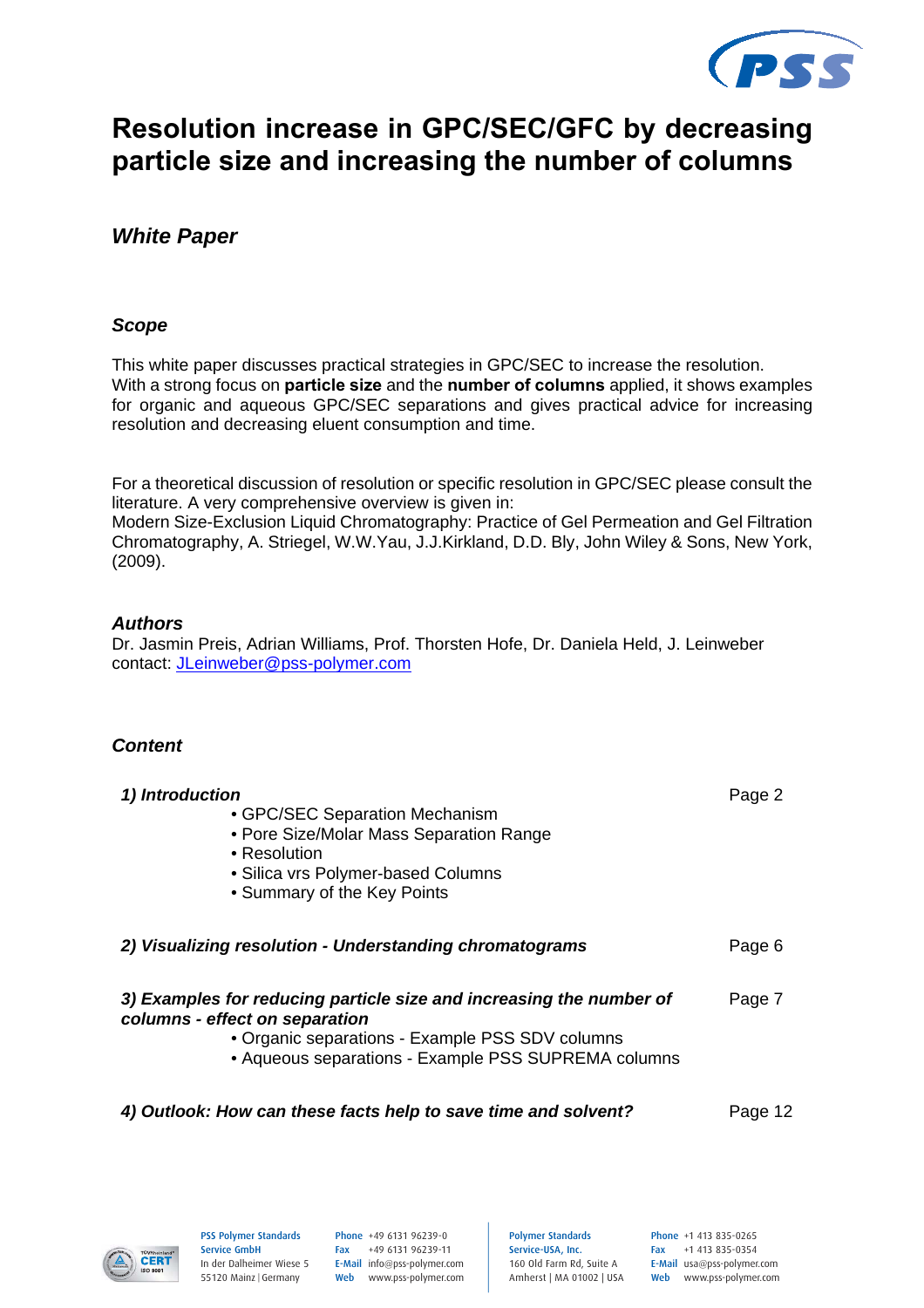

### *1) Introduction*

Size exclusion chromatography (SEC), also known as gel permeation chromatography (GPC), is a pore size limited, diffusion controlled, liquid chromatography technique that separates macromolecules based on their size in solution.

It is standard technology to measure molar mass, size, composition, purity and structure of all soluble synthetic polymers, biopolymers and proteins.

#### **GPC/SEC Separation Mechanism**

The separation in GPC/SEC is achieved in columns packed with porous particles with a narrow particle size distribution and very defined pore sizes.

Figure 1 illustrates the separation. While larger sizes cannot penetrate any of the pores and elute first, smaller sizes, diffuse into pores, are retarded and elute later.

Amongst other parameters, the size of a molecule in solution is determined by the molar mass. After calibration, GPC/SEC/GFC can therefore be used to measure the molar mass averages and the complete molar mass distribution.



*Figure 1: GPC/SEC separation mechanism: larger sizes elute first, smaller sizes are retarded in the pores.*

### *Pore Size/Molar Mass Separation Range*

The distribution of the pore sizes in the column determines the size separation range. Since molar mass is one of the key factors that is measured with GPC/SEC, the pore size information is often accompanied with a molar mass separation range information.

GPC/SEC columns are available as *single pore size columns* with a narrow pore size distribution (very often reported in Angstrom (Å)) or as *mixed bed/linear columns* with a broader pore size distribution to cover a wider molar mass range with just one column.

To increase the molar mass separation range of single pore size columns often several columns are combined in a column bank (also called column set or column combination). Very often the materials for mixed bed/linear columns are blended of different single pore size materials to cover a broad molar mass separation range in one column.

For both, manufacturer pre-blended linear/mixed bed columns and combinations of single pore size columns, there is the inherent risk of pore size mismatch. A pore size mismatch creates dislocations resulting in chromatographic artifacts, such as shoulders, that cannot be overcome by calibration or even the use of advanced detection such as light scattering.

The use of recommended column combinations and avoiding combinations of linear and single pore size columns minimizes the risk of pore size mismatch.

*Page 2 of 14*



PSS Polymer Standards Service GmbH In der Dalheimer Wiese 5 55120 Mainz |Germany

Phone +49 6131 96239-0 Fax +49 6131 96239-11 E-Mail info@pss-polymer.com Web www.pss-polymer.com

Polymer Standards Service-USA, Inc. 160 Old Farm Rd, Suite A Amherst | MA 01002 | USA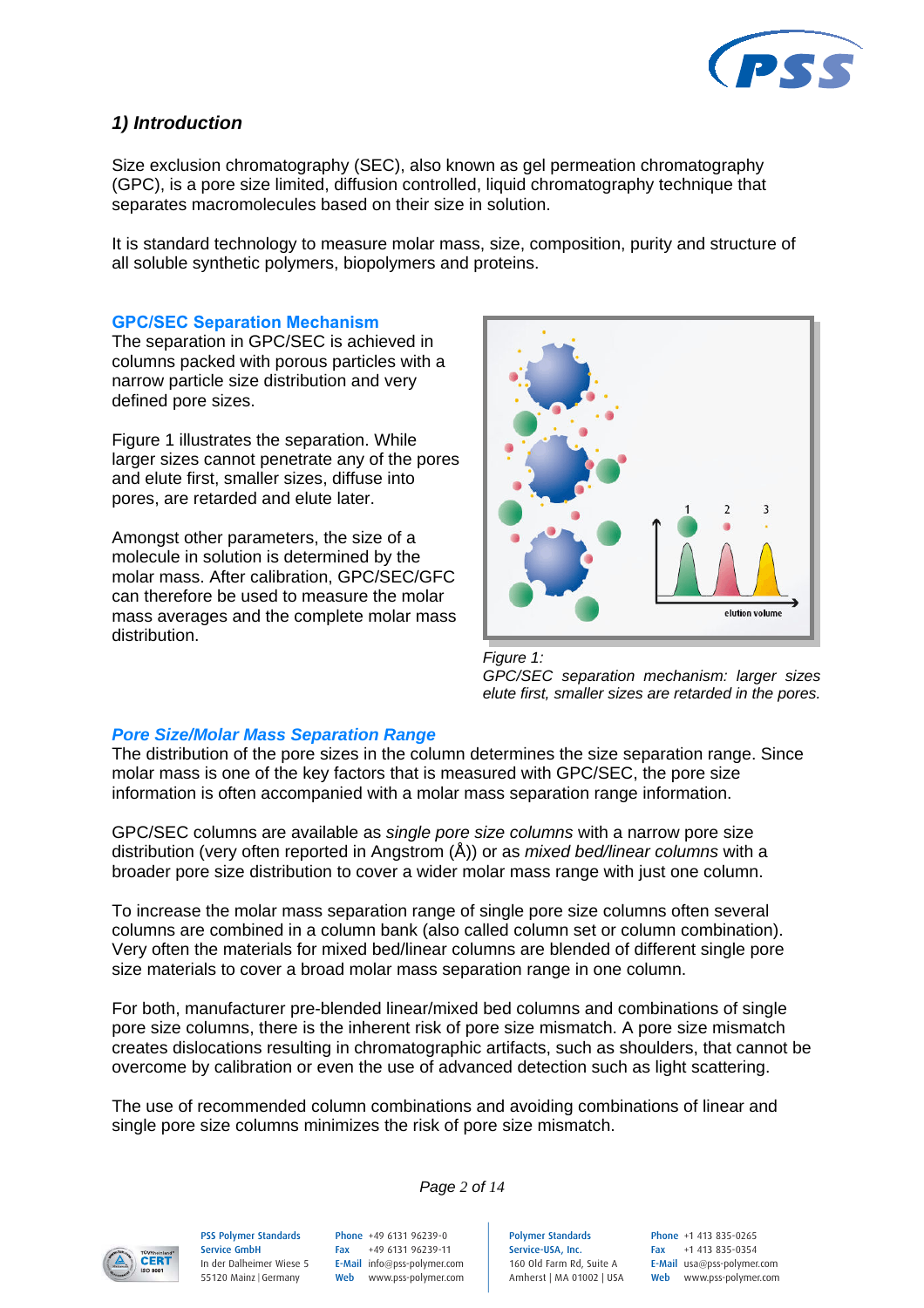

#### *Resolution*

Compared to other chromatographic techniques, GPC/SEC suffers from a limited resolution. While it is possible to separate single oligomers up to molar masses of around 1 000 Da using columns with the matching pore sizes (but often very limited molar mass separation range), it is never possible to resolve single chains of higher molar masses. Therefore, although many different molar masses are present even within the most narrow molar mass distribution, only single, but broader peaks, are observed for higher molar masses (compare e.g. Figure 2a, page 6).

The dependence of GPC/SEC column characteristics and experimental parameters on the resolution is quite complex. Column material particle size and packing quality, pore size and pore size distribution, solvent viscosity, temperature and flow rate, as well as sample concentration, injected mass and other factors influence the mass transfer and therefore the resolution.

There are two options to increase the resolution:

#### *a) Resolution increase by adding columns of the same type*

The far most commonly used practical approach to increase resolution is by combining columns with the same pore sizes to a column combination. By doubling the column length the resolution can be increased by a factor of 1.4.

The disadvantage of this concept is that analysis time, pressure, solvent consumption and waste increase when more columns are used. Nevertheless typical setups in GPC/SEC consist of 2 - 4 columns plus a precolumn.

#### *b) Resolution increase by particle size decrease*

An additional approach to increase the resolution is to decrease the particle size. Plate height and column permeability decrease with the particle diameter. Smaller particle size columns provide therefore a better resolution.

A disadvantage of smaller particles is that the pressure increases with decreasing particle size.

A potential threat when using smaller particle sizes, especially when discussing larger macromolecules, is shear degradation. According to current scientific investigation small particle sizes down to 3µm can be applied for oligomers in low viscous solvents and for proteins. It is still under investigation if higher molar masses or more rigid structures can be measured on small particle size columns with narrow frits without the danger of chain scission and without chromatographic artifacts.

> Additional options: All other parameters that can affect resolution are summarized in the PSS recommendations for method optimization, where flow rates, temperatures, concentrations etc. are discussed. Please check our catalog, the website, the column user documentation or our GPC/SEC Tips&Tricks.



PSS Polymer Standards Service GmbH In der Dalheimer Wiese 5 55120 Mainz |Germany

Phone +49 6131 96239-0 Fax +49 6131 96239-11 E-Mail info@pss-polymer.com Web www.pss-polymer.com

*Page 3 of 14*

Polymer Standards Service-USA, Inc. 160 Old Farm Rd, Suite A Amherst | MA 01002 | USA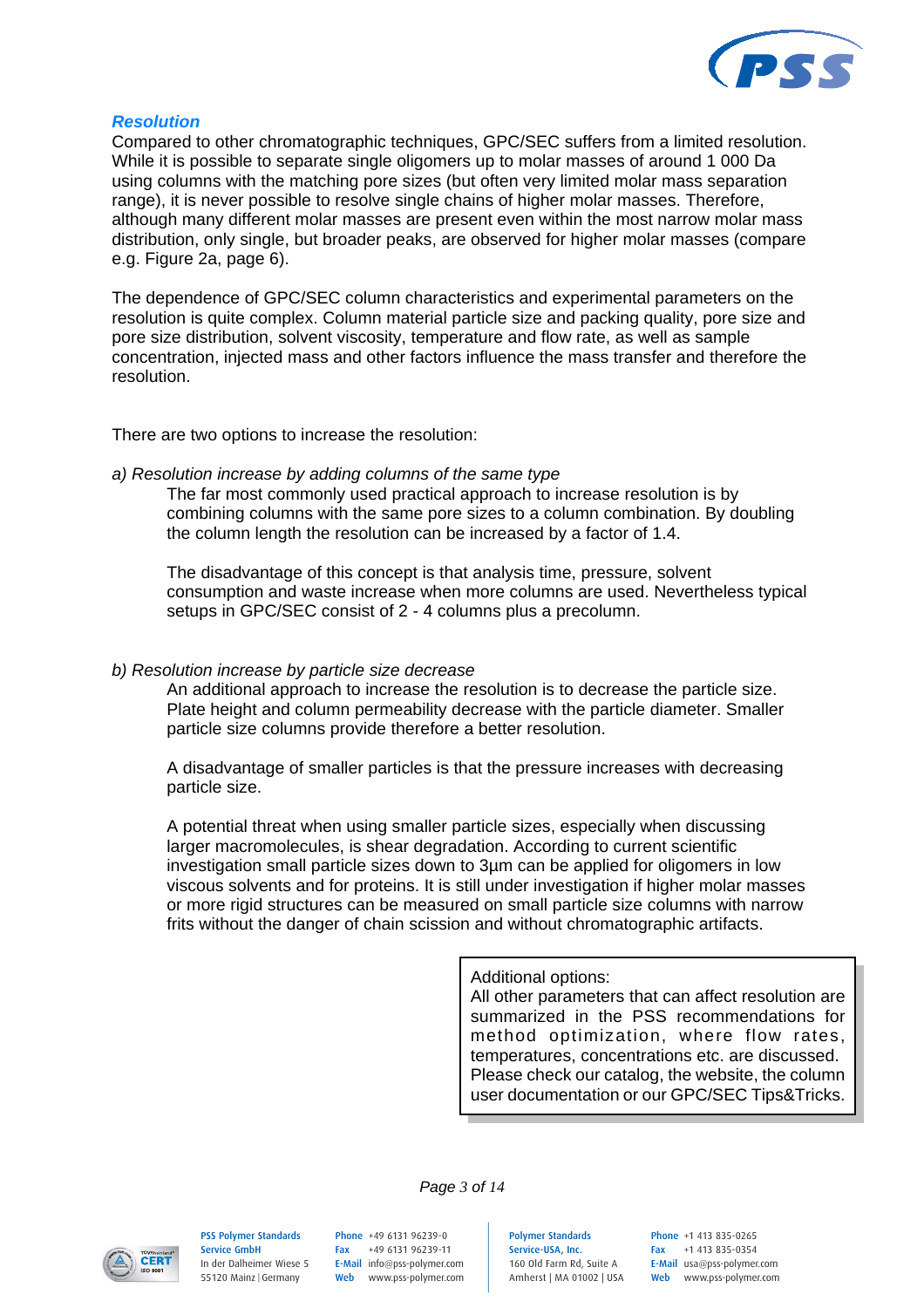

#### *Silica vrs Polymer-based Columns*

In general, there are two types of column materials used in GPC/SEC: silica based materials and copolymer network based materials.

**Silica packings** are popular for aqueous separations, that do not require pH extremes. e.g. for proteins and peptides or sometimes for certain polar polymers using polar organic solvents.

Silica materials are mechanical rigid, have well defined pore sizes and do not swell significantly when changing solvent. For this reason, plate counts on silica columns tend to be higher than for polymer columns.

The main weaknesses of silica based columns are the chemical stability, particularly at the extremes of the pH scale, and the fact that the fundamental chemistry of the particle cannot be easily altered to be made compatible with popular solute\eluent combinations and surface modifications often lead to undesired solute adsorption problems.

In addition, while silica based materials often have a very high resolution in a small molar mass region, the resolution decreases strongly above and below this region. This increases the danger of pore size mismatch when columns are combined to cover a wider molar mass range.

**Polymer packings** are popular for most organic separations, e.g. polymers and also for aqueous separations that require extreme pH or have other compatibility criteria.e.g. aqueous soluble synthetic polymers, starches, polysaccharides.

Polymer materials offer much better chemical stability and a far wider range of available chemistries for different solute\eluent combinations. This often results in longer lifetime compared to silica columns due to the reduced danger of interaction. In addition their pores can be designed to have calibration curves with less steep exclusion limits to reduce the risk of pore size mismatch for column combinations and to increase the molar mass separation range within one column.

The main weakness of polymer materials is that they are less rigid and they swell in different solvents. This results in less pressure stability and more required care when changing between solvents with different polarity.

One of the key initial factors when choosing a column packing material for an application is to match the polarity of the packing material with that of the solute and the eluent to reduce the danger of interactions. This choice should be made before choosing the pore size or the particle size. The PSS Magic Triangle is an excellent visual tool, to support choosing the right polarity for a given sample.



**CERT** 

PSS Polymer Standards Service GmbH In der Dalheimer Wiese 5 55120 Mainz |Germany

Phone +49 6131 96239-0 Fax +49 6131 96239-11 E-Mail info@pss-polymer.com

*Page 4 of 14*

Web www.pss-polymer.com

Polymer Standards Service-USA, Inc. 160 Old Farm Rd, Suite A Amherst | MA 01002 | USA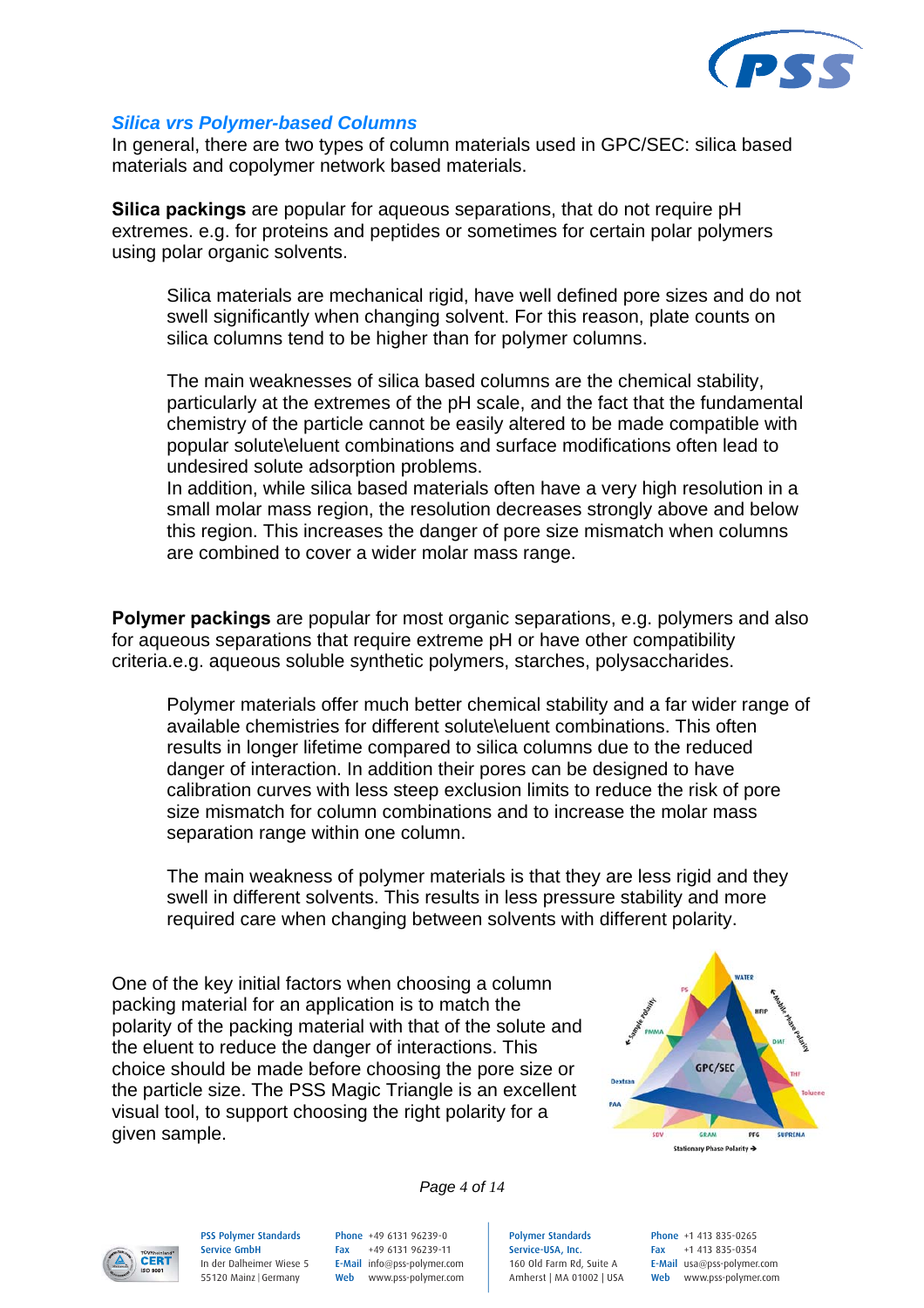

### *Summary of the Key Points*

The ideal GPC/SEC column would have pores of all sizes to be able to separate over a very wide molar mass separation range (e.g. 100 to 30 000 000 Da) plus a large pore volume to provide constant and high resolution.

In reality, this goal is not fully achievable, especially in a short analysis time.

The molar mass separation range depends on the size of the pores. The most common approach to increase the **molar mass separation range** is therefore combining columns with different pore sizes.

An easy approach to increase the **resolution** is to combine columns with the same pore sizes to increase the pore volume.

The Specific Resolution per decade is defined as :

#### **Rsp = 0.25 / D σ**

where: **D** = Slope of the calibration curve **σ** = Dispersion caused by the system.

 For these reasons many GPC/SEC applications use 2,3 or even 4 columns plus a precolumn to optimize the molar mass separation range and/or increase the resolution.

*Adding columns* of the same pore size decreases the slope D of the calibration curve and increases the resolution.

Similarly *decreasing the particle size*, reduces the dispersion in the system and increases the resolution.

Care needs to be taken when combining different pore size columns as sudden changes in the calibration slope can cause artifacts in chromatograms.

GPC/SEC column manufacturers like PSS have applied the concept of mismatch free column combinations and smaller particle sizes already by offering the best column combination for a defined molar mass separation range.

E.g the PSS SDV combination low (100 - 60 kDa) comes with 3µm particles, the combinations medium (100 - 1 MDa) and high (100 - 3 MDa) come with 5 µm and the ultrahigh combination (100 - 30 MDa) comes with 10 µm particles.



PSS Polymer Standards Service GmbH In der Dalheimer Wiese 5 55120 Mainz |Germany

Phone +49 6131 96239-0 Fax +49 6131 96239-11 E-Mail info@pss-polymer.com Web www.pss-polymer.com

*Page 5 of 14*

Polymer Standards Service-USA, Inc. 160 Old Farm Rd, Suite A Amherst | MA 01002 | USA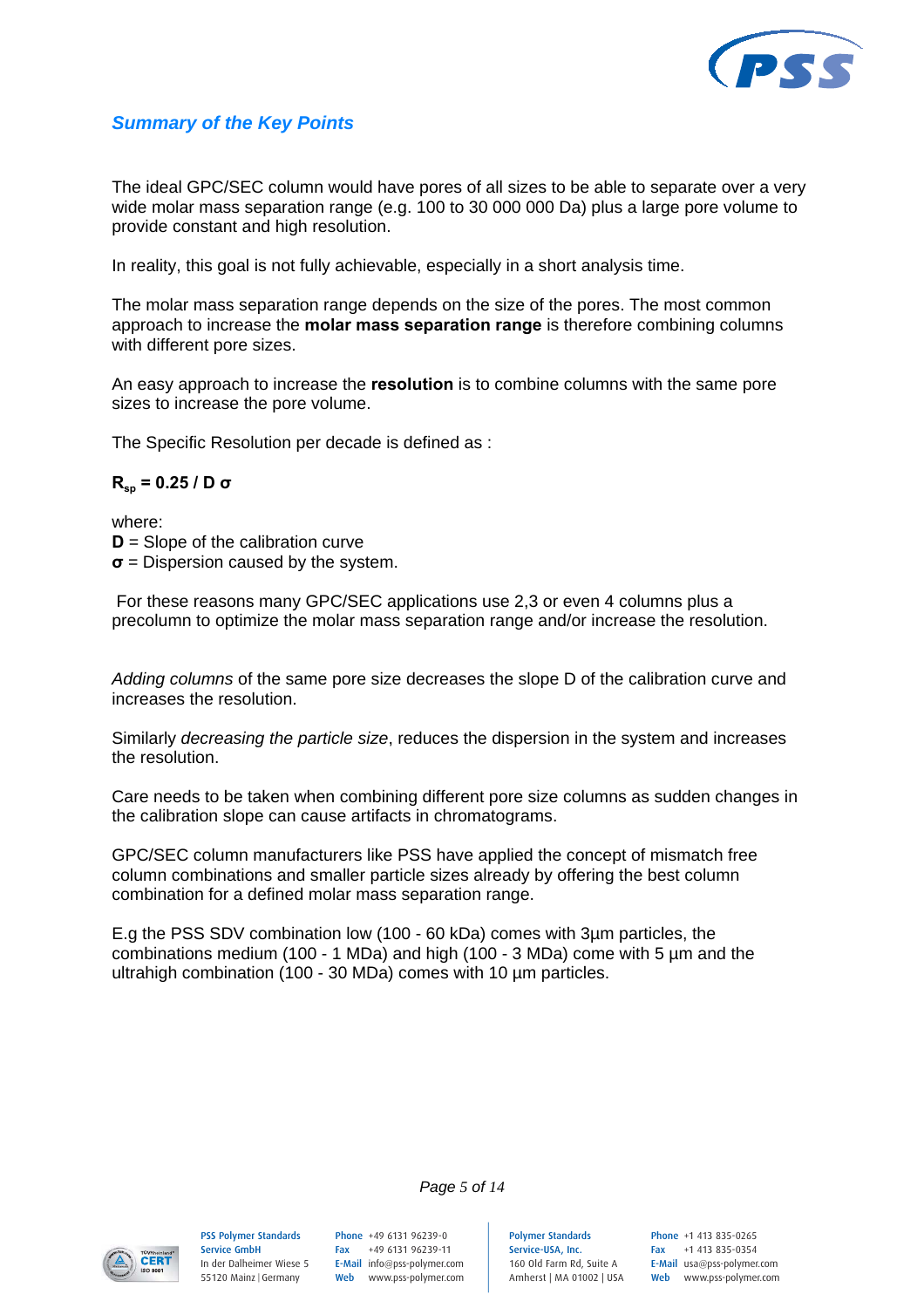

### *2) Visualizing resolution - Understanding chromatograms*

The GPC/SEC resolution is often visualized by showing the separation of oligomers, since here it is in general possible to resolve single molar masses when columns with small pore sizes are used. However, please note that when discussing resolution the molar mass separation range, that is covered by the column, plays an important role.

The influence of pore size and particle size on chromatograms is nicely visualized in figure 2 a and b, where a mixture of of 4 different polystyrene molar mass reference materials is separated on a column set with best performance in oligomer to medium separation (a) and a column set with optimized performance in the medium to high molar mass range (b).

*Figure 2 a: Separation of 4 different molar mass reference standards. The column combination is designed to have the best separation in the oligomeric and medium molar mass region (100 - 60 000 Da). Therefore it is possible to separate the single chains of the oligomer Mp= 474 into single peaks corresponding to chains with 2 (P2), 3 (P3), 4 (P4) etc. repetition units.* 

*Figure 2 b: The same mixture measured on a column combination optimized for medium to high molar mass range (100 to 3 000 000 Da). The resolution in the low molar mass region is not sufficient to resolve the oligomer Mp=474 into single peaks. It elutes, like the higher molar masses too, in just one peak. However, this set allows to analyze medium to higher molar masses with a much better resolution meeting national and international GPC/SEC standards. Molar mass results for oligomers will nevertheless be correct.* 







PSS Polymer Standards Service GmbH In der Dalheimer Wiese 5 55120 Mainz |Germany

Phone +49 6131 96239-0 Fax +49 6131 96239-11 E-Mail info@pss-polymer.com Web www.pss-polymer.com

*Page 6 of 14*

Polymer Standards Service-USA, Inc. 160 Old Farm Rd, Suite A Amherst | MA 01002 | USA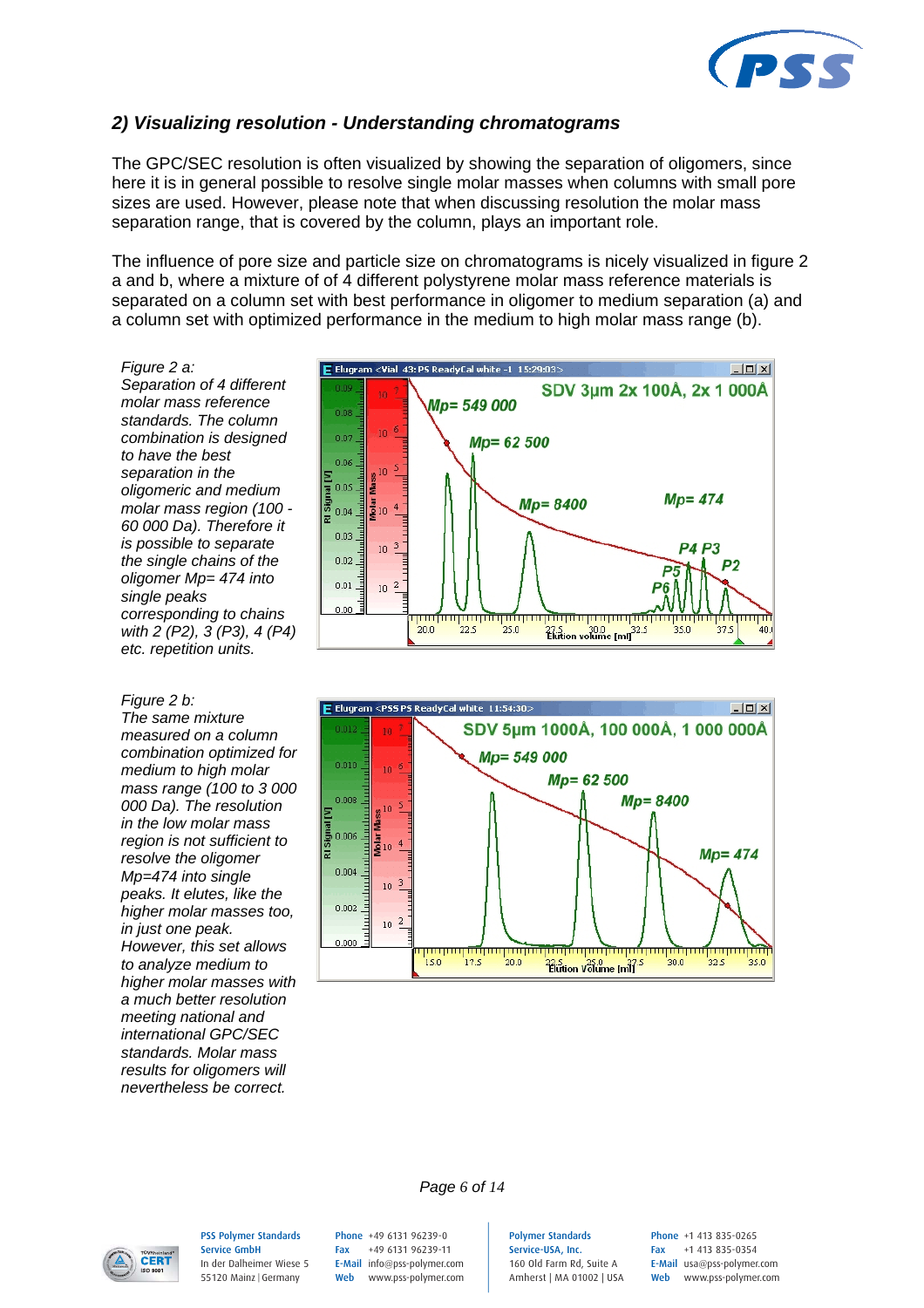

### *2) Examples for reducing particle size and increasing the number of columns - effect on separation*

### *• Organic separations - Example PSS SDV columns*

The most traditional stationary phase material for unpolar and medium polar organic solvents, such as Tetrahydrofuran, Toluene or Chloroform, is a copolymer network made of styrene and divinylbenzene. Very often this material is also used for polar organic solvents, such as DMF, DMAc or DMSO. However with modern, more polar stationary phases, such as PSS GRAM or PolarSil, a better solution with less interactions is available.

The PSS brand name for this material is SDV. It is offered in 3 different particle sizes (3µm, 5µm and 10 µm), other particle sizes can be produced on request.

The material is packed in

- semi-micro columns (dimensions 4.6 x 250 mm)
- analytical columns (dimensions 8 x 300 mm)
- HighSpeed columns (dimensions 20 x 50 mm)
- or preparative columns (dimensions 20 x 300 mm)

Other dimensions can be offered on request.



#### *a) Smaller particles effect*

Figure 3 shows a comparison of separations of an polystyrene oligomer on an analytical GPC/SEC column for an separation range of 100 to 60 000 Da filled with 10µm, 5µm or 3µm respectively.

A flow-rate of 1 mL/min has been applied, temperature was ambient, no column compartment was used.

Please note that further method optimization could include working at a different flow-rate or (in case of more viscous solvents) working at elevated temperatures. This would further increase the resolution for all sizes.

Also using smaller pore sizes or a column with a narrower pore size distribution optimized only for oligomers would allow a better separation for this particular sample.

*Page 7 of 14*



PSS Polymer Standards Service GmbH In der Dalheimer Wiese 5 55120 Mainz |Germany

Phone +49 6131 96239-0 Fax +49 6131 96239-11 E-Mail info@pss-polymer.com Web www.pss-polymer.com Polymer Standards Service-USA, Inc. 160 Old Farm Rd, Suite A Amherst | MA 01002 | USA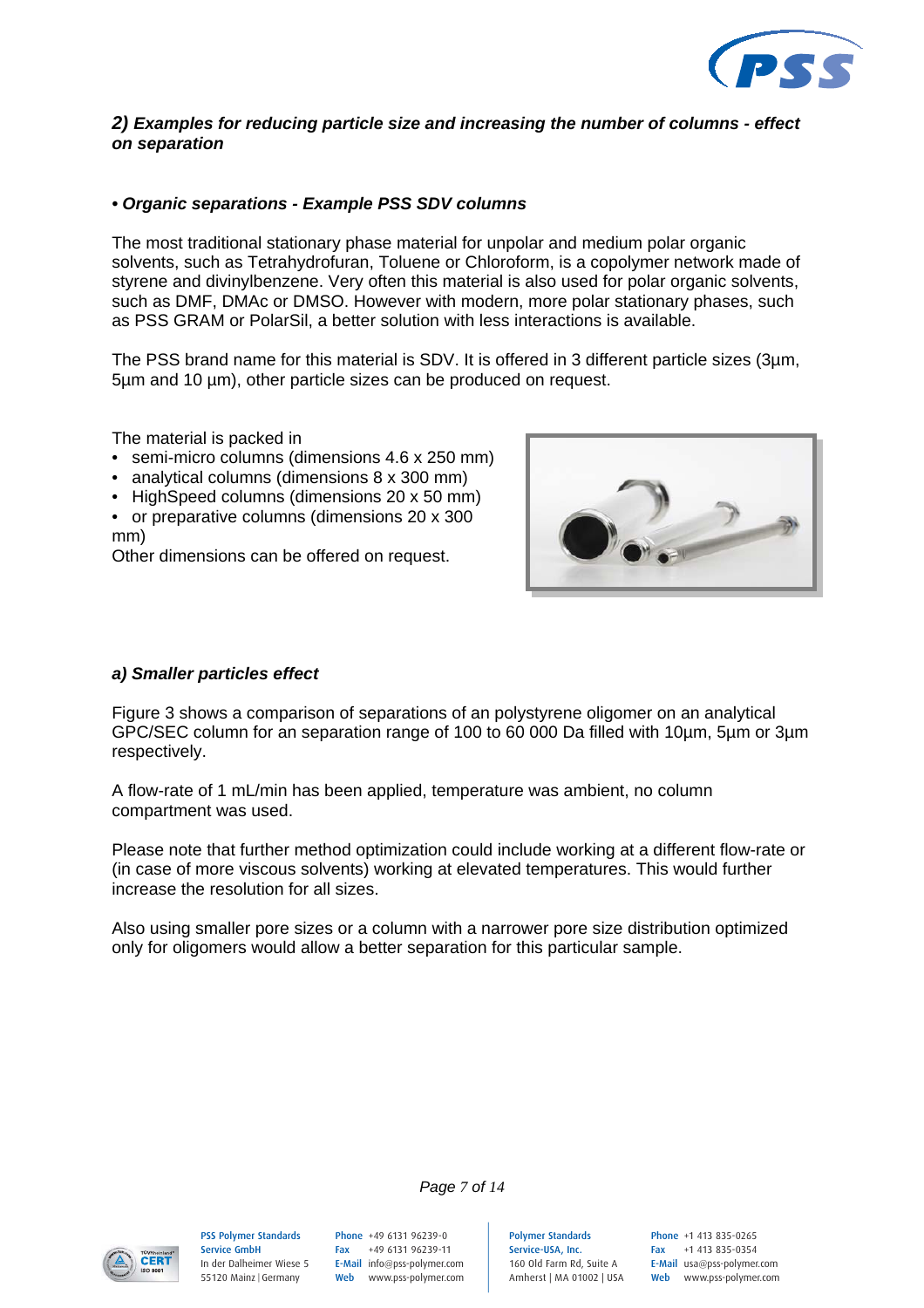



Influence of particle size: Here an oligomer has been separated on one analytical column with oligomer to medium molar mass separation range. It is clearly visible that the resolution increases with decreasing pore size.

Another interesting comparison for different particle sizes is when reviewing the results, the molar mass distribution. Figure 4 shows a comparison of the separation of a polystyrene mixture of four different molar masses including the oligomer shown in Figure 3. As expected the measured molar mass distributions are the same, independent on particle size. However the resolution power of smaller particle sizes for the oligomers is clearly visible.



#### Figure 4:

Mass distribution results for the separations shown in Figure 3 (influence of particle size on separations using SDV columns in THF). The results are identical within the method error, however the resolution power for the 3µm particles (green) is higher revealing the single chains better.





PSS Polymer Standards Service GmbH In der Dalheimer Wiese 5 55120 Mainz |Germany

Phone +49 6131 96239-0 Fax +49 6131 96239-11 E-Mail info@pss-polymer.com Web www.pss-polymer.com Polymer Standards Service-USA, Inc. 160 Old Farm Rd, Suite A Amherst | MA 01002 | USA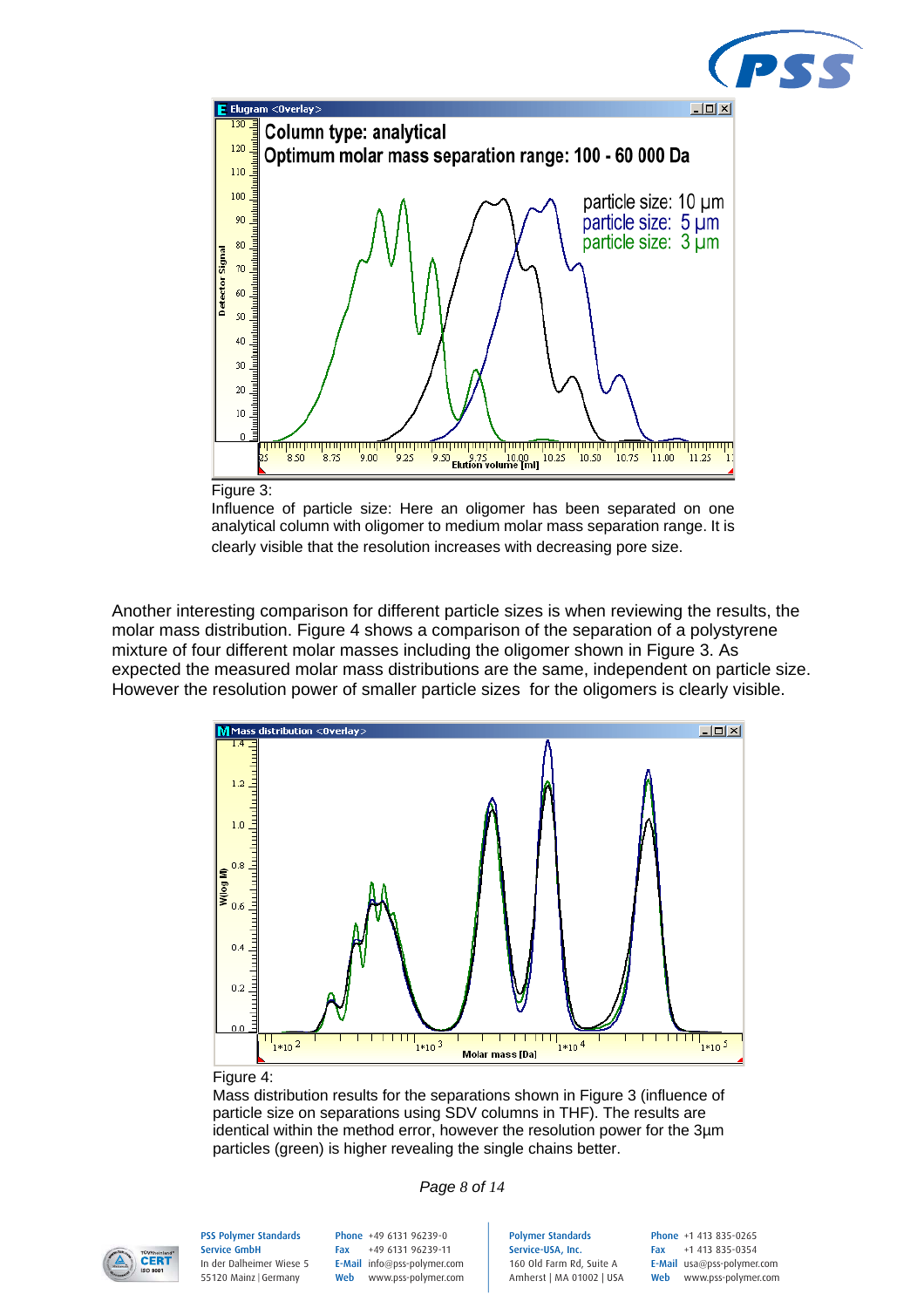

#### *b) Increased column number effect*

A common next step to increase the resolution is to increase the number of separation columns.

As analysis time and the amount of consumed solvent increase linearly with the number of columns, a direct visual comparison of chromatograms is often difficult due to scaling issues. Here the molar mass distribution results can provide further insight.

Figure 5 compares the distribution results and the molar mass averages for a separation on 3µm SDV particles using one analytical column (dark green) and three analytical columns (light green). It is clearly visible that the resolution in the oligomeric region increases significantly.

While the numerical results for the molar mass averages are the same within the method error, the results uncertainty for the data obtained with one column is slightly higher. The use of the column set is advantageous when one of the analysis goals is to characterize the oligomers precisely also with the weight % determination below 500 and 1 000 Dalton.



Figure 5:

Influence of the number of columns on separations using SDV columns filled with 3µm particle size in THF. Here the results are shown for a combination of three columns (light green) compared to the results obtained with one analytical column (dark green).

*Page 9 of 14*



PSS Polymer Standards Service GmbH In der Dalheimer Wiese 5 55120 Mainz |Germany

Phone +49 6131 96239-0 Fax +49 6131 96239-11 E-Mail info@pss-polymer.com Web www.pss-polymer.com Polymer Standards Service-USA, Inc. 160 Old Farm Rd, Suite A Amherst | MA 01002 | USA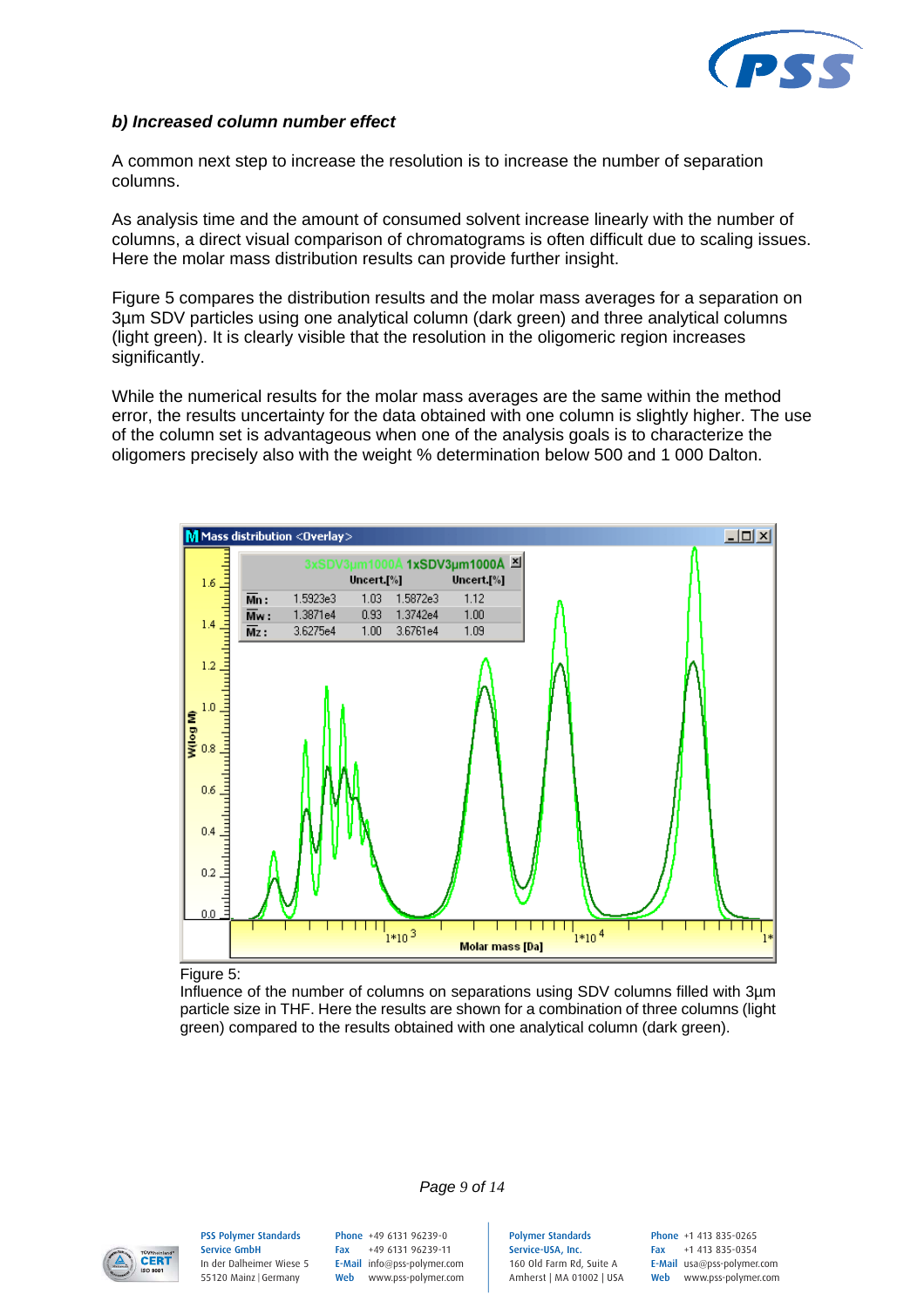

### *• Aqueous separations - Example PSS SUPREMA columns*

The most traditional polymer stationary phase materials for aqueous separation are copolymer networks based on acrylate monomers. The PSS brand here is the SUPREMA material, a very universal material for all neutral and anionic macromolecules. It is applicable over a wide pH range from 1.5 to 13.

SUPREMA is offered in 2 different particle sizes (5µm and 10 µm), other particle sizes can be produced on request.

The material is packed in

- semi-micro columns (dimensions 4.6 x 250 mm).
- analytical columns (dimensions 8 x 300 mm),
- HighSpeed columns (dimensions 20 x 50 mm)
- or preparative columns (dimensions 20 x 300 mm) Other dimensions can be offered on request.



All resolution optimization strategies as discussed in detail for SDV are also applicable for SUPREMA. Many people expect that separations in water have a low resolution, since water has a higher viscosity as typical organic GPC/SEC elutents and the mass transfer is less efficient. Therefore historically larger particle sizes have been used to avoid high pressure. To increase the mass transfer it is recommended for nearly all applications to work at elevated temperatures (e.g. 45°C) and, if required, at lower flow-rates (e.g. 0.5 mL/min). Figure 6 summarizes the comparison of the chromatograms using **different particle sizes** and **a different number of columns** for PSS SUPREMA molar mass range 100 - 100 000 Da. Here it is possible to resolve an oligomer into single chains using two columns filled with particles of 5µm particle size.



Figure 6:

Comparison of the separation of a dextran oligomer on particle size 10µm (1 column, black) and on 1 (blue) or 2 (green) 5µm columns (Range 100 - 100 000 Da)

### *Page 10 of 14*



PSS Polymer Standards Service GmbH In der Dalheimer Wiese 5 55120 Mainz |Germany

Phone +49 6131 96239-0 Fax +49 6131 96239-11 E-Mail info@pss-polymer.com Web www.pss-polymer.com Polymer Standards Service-USA, Inc. 160 Old Farm Rd, Suite A Amherst | MA 01002 | USA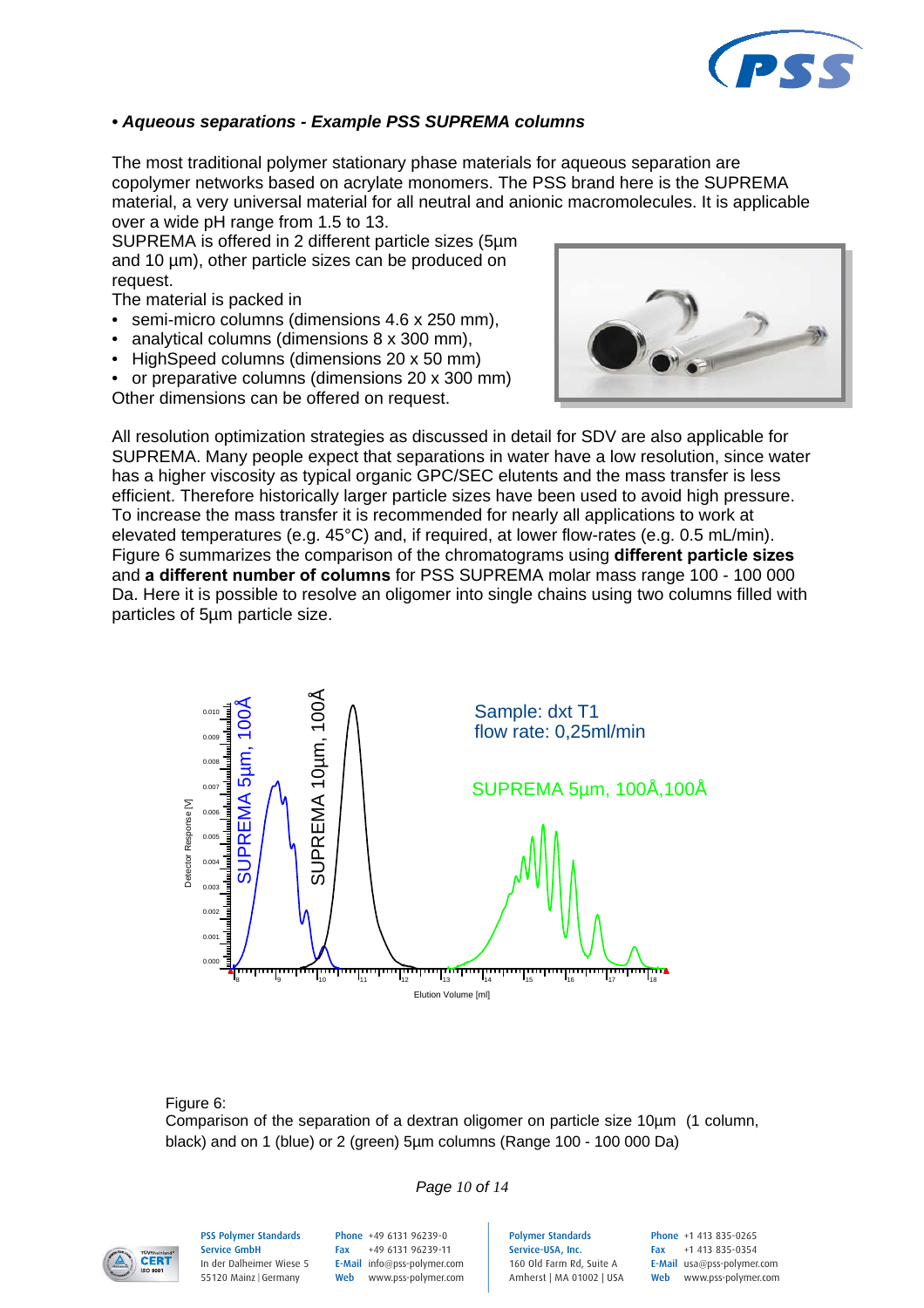

A special application of growing importance is the separation of proteins using aqueous GPC/SEC. A major analysis goal for many proteins is to determine the protein purity and to calculate the amount of dimer, trimer or other oligomers present.

Since the molar mass separation range that needs to be covered for purity determination is very narrow, often silica based materials, such as PSS PROTEEMA, are used. However there are some applications where the use of PSS SUPREMA is recommended due to either to avoid interactions or to the wider pH-applicability of SUPREMA.

Figure 7 shows a comparison on SUPREMA 5µm particles for a separation on one analytical column (red) and 2 analytical columns (blue).



Figure 7:

Protein purity test on one SUPREMA 5µm column compared to the separation on two analytical SUPREMA 5µm columns. The use of two columns increases the resolution by a factor of 1.4. Please note that standard material for proteins is PSS PROTEEMA; that is also available as 3µm particle size. This special application required SUPREMA due to interaction on silica based materials.



PSS Polymer Standards Service GmbH In der Dalheimer Wiese 5 55120 Mainz |Germany

Phone +49 6131 96239-0 Fax +49 6131 96239-11 E-Mail info@pss-polymer.com Web www.pss-polymer.com

*Page 11 of 14*

Polymer Standards Service-USA, Inc. 160 Old Farm Rd, Suite A Amherst | MA 01002 | USA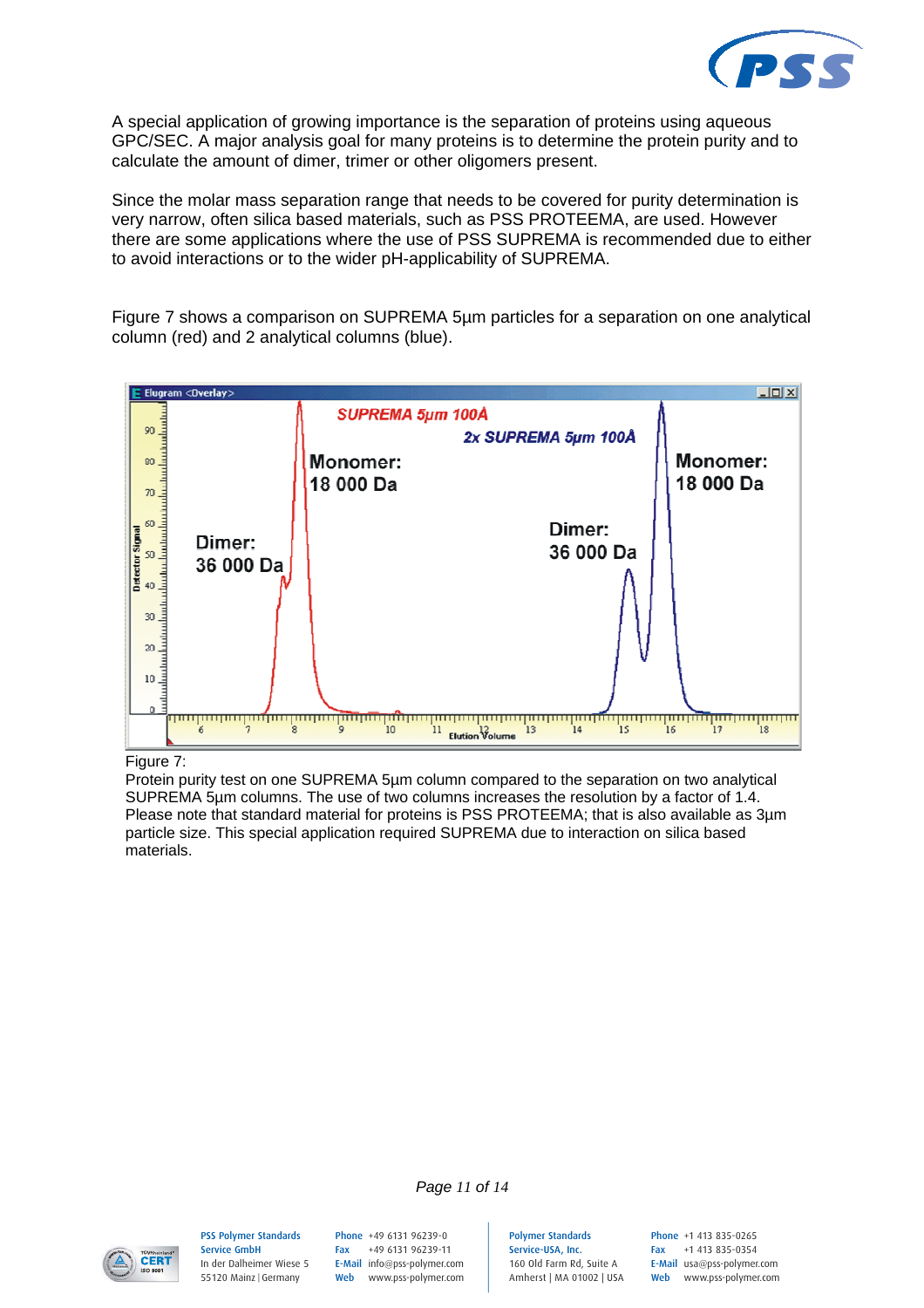

### *4) Outlook: how can these facts help to save time and reduce solvent while keeping the resolution?*

There are many reasons why a reduction of solvent and time is always an issue in analytical laboratories. Considered are

• Health aspects:

the Committee for Risk Assessment (RAC) has agreed to a proposal to classify THF, a widely used solvent in GPC/SEC, which cannot be substituted easily, as carcinogenic.

• Environmental aspects:

reducing solvent consumption and waste helps to protect the environment.

• Economical aspects:

more samples need to be analyzed which requires a decrease of the ratio required time per sample

A solution to save time and solvent would be to switch from traditional analytical columns with dimensions 8 x 300 mm to **semi-micro columns** with dimensions 4.6 x 250 mm. It is possible to save 2/3 of the solvent with this approach.

The reduction in time is less pronounced when the traditionally recommended flow-rate of 0.33 mL/min (or 1/3 of the actual application flow-rate) is applied. However, modern stationary phases can be easily run at a flow-rate of 0.6 mL/min allowing also to save significantly more time.

Unfortunately the consequence of using shorter semi-micro columns is that the pore volume is reduced and therefore a reduction in resolution is observed even if the other operational parameters such as flow rate and injection volume are scaled accordingly. A direct 1 by 1 replacement would result in less resolution. Fortunately for many applications the resolution loss can be alleviated by changing also to a smaller particle size. E.g. applications that now use 5µ analytical columns might be changed to 3µ semi-micro columns.

The huge advantage of this approach is that the chemistry of the stationary phase material can be kept avoiding potential reproducibility issues.

Figure 8 shows the comparison of the analysis of a polystyrene oligomer on a SDV 5µ analytical column and on a SDV 3µm semi-micro column. Analytical conditions (injected mass, flow-rate, etc.) and instrumentation (RI-detector) have been set to recommended standard conditions.

To allow an easier visual comparison the large figure uses a time based axis. The flow rates have been set to traditional recommendations, so there is only limited time saving and the chromatograms can be nicely compared. The inset shows the consumed solvent on the axis as x-axis demonstrating the significant amount of savings here, while the resolution is even slightly increased.

*Page 12 of 14*



PSS Polymer Standards Service GmbH In der Dalheimer Wiese 5 55120 Mainz |Germany

Phone +49 6131 96239-0 Fax +49 6131 96239-11 E-Mail info@pss-polymer.com Web www.pss-polymer.com Polymer Standards Service-USA, Inc. 160 Old Farm Rd, Suite A Amherst | MA 01002 | USA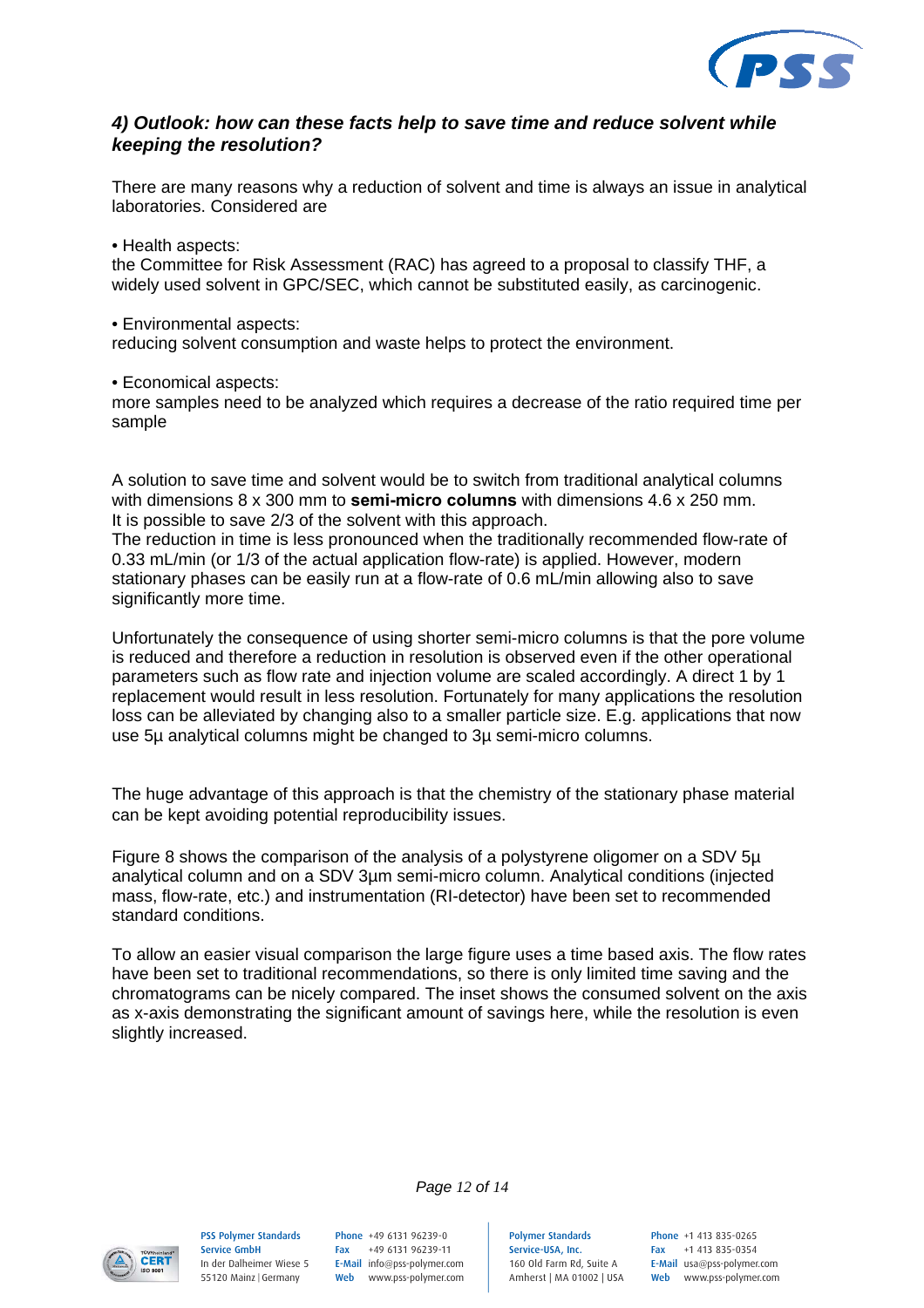



#### Figure 8:

Comparison of an analytical SDV column with 5µm particles and a semi-micro column with 3µm particles. The large figure shows the required time to obtain the chromatogram, the inset shows the amount of required solvent. A direct comparison of the oligomer resolution shows that a resolution loss can be alleviated.

All aspects for resolution (or molar mass range) increase discussed and demonstrated above for the different materials are also valid for materials in semimicro columns

#### **Consequences for instrumentation**

An additional advantage of using semi-micro columns is less dispersion. This results in very narrow and sharp peaks which are especially beneficial for multi-detection GPC/SEC.

Unfortunately, the cell volume of a lot of traditional GPC/SEC detector cells is too large to profit from the enhanced separation power of semi-micro columns filled with small particles.

While UV/VIS detectors are, in general, ready for these applications either a modification of existing refractive index detectors (RI) or even the purchase of new µRIs, light scattering detectors of viscometers is required.

*Page 13 of 14*



PSS Polymer Standards Service GmbH In der Dalheimer Wiese 5 55120 Mainz |Germany

Phone +49 6131 96239-0 Fax +49 6131 96239-11 E-Mail info@pss-polymer.com Web www.pss-polymer.com Polymer Standards Service-USA, Inc. 160 Old Farm Rd, Suite A Amherst | MA 01002 | USA